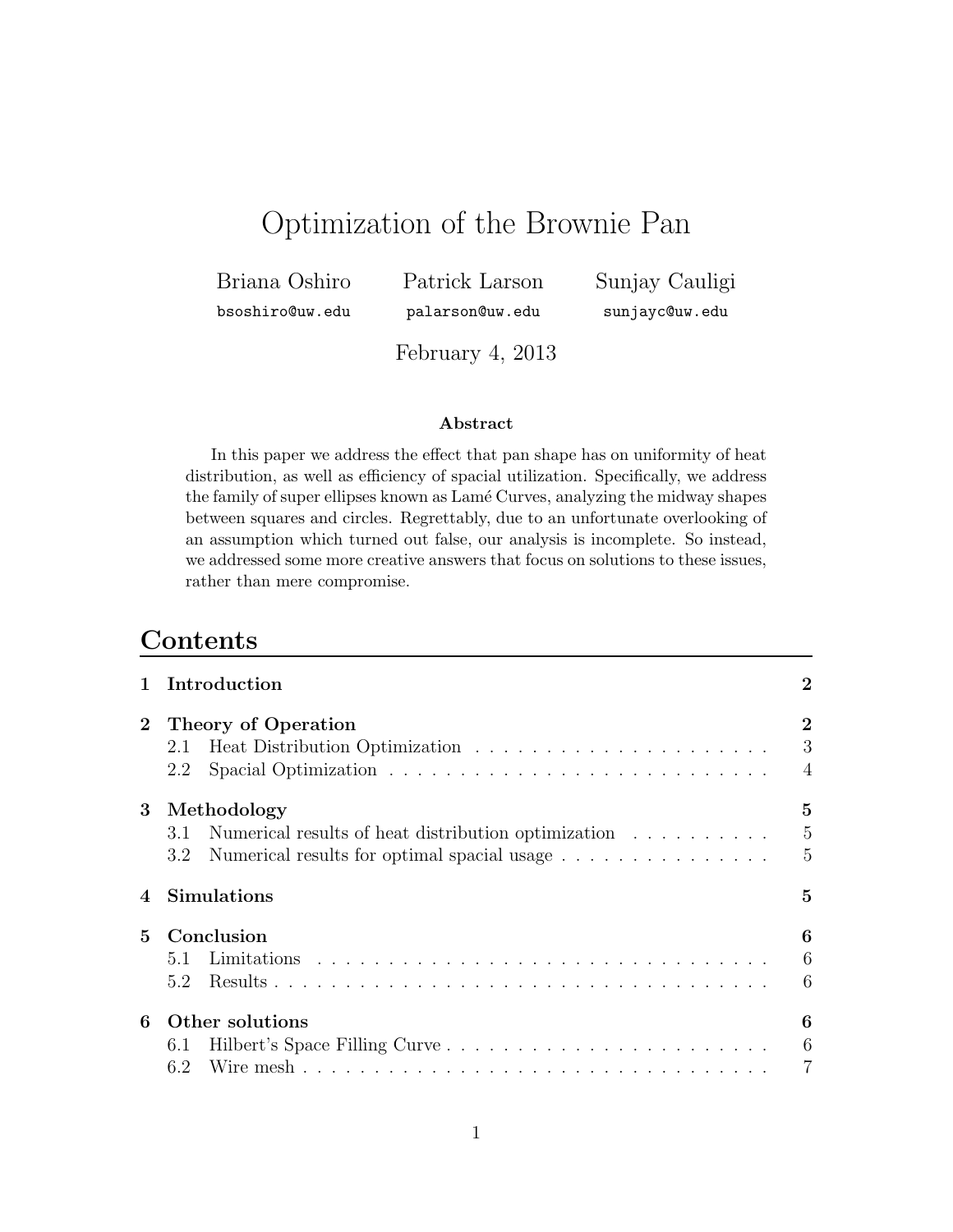### <span id="page-1-0"></span>1 Introduction

A brownie is a terrible thing to waste. It is a shame how so many corner pieces have lost the fight to remain soft and moist simply because of a non-optimal pan design. Of course, a cylindrical pan avoids these dangerous corners, but the space in the oven is no longer used efficiently, and again, a brownie is a terrible thing to waste.

It is with these issues in mind that we have developed a model to find the optimal baking solution. We focus on a compromise between nice, evenly-cooked brownies, and maximal brownies per batch.

In the following sections we outline how we parameterize this compromise in terms of superellipses and individually examine the effects on uniformity of heat transfer throughout the pan, as well as efficiency of packing in the oven. We then examine these two function simultaneously in order to maximize the benefits of both extremes.

# <span id="page-1-1"></span>2 Theory of Operation

We focus our analysis on the family of superellipses commonly known as Lamé Curves. These are curves of the form

$$
\left| \frac{x}{a} \right|^n + \left| \frac{y}{b} \right|^n = 1,\tag{1}
$$

where n is some integer greater than 2,  $a, b$  are real numbers, and  $a = b$ . For our optimizations, we hold the area of the pan fixed, regardless of pan shape. The area for a superellipse is given as follows:

$$
A = 4ab \left( \frac{\Gamma \left( 1 + \frac{1}{n} \right)^2}{\Gamma \left( 1 + \frac{2}{n} \right)} \right), \tag{2}
$$

where  $\Gamma$  is Euler's gamma function. So the constants a, b of our curve will be

$$
a = b = \sqrt{\frac{A}{4} \cdot \left(\frac{\Gamma\left(1 + \frac{2}{n}\right)}{\Gamma\left(1 + \frac{1}{n}\right)^2}\right)}.
$$
\n(3)

Note also that as  $n$  approaches infinity, the graph of the image tends to a square. A proof of this fact is given in the appendix.

In the following sections we examine how uniformity of heat distribution as well as efficiency of space usage is affected with changing variable  $n$ .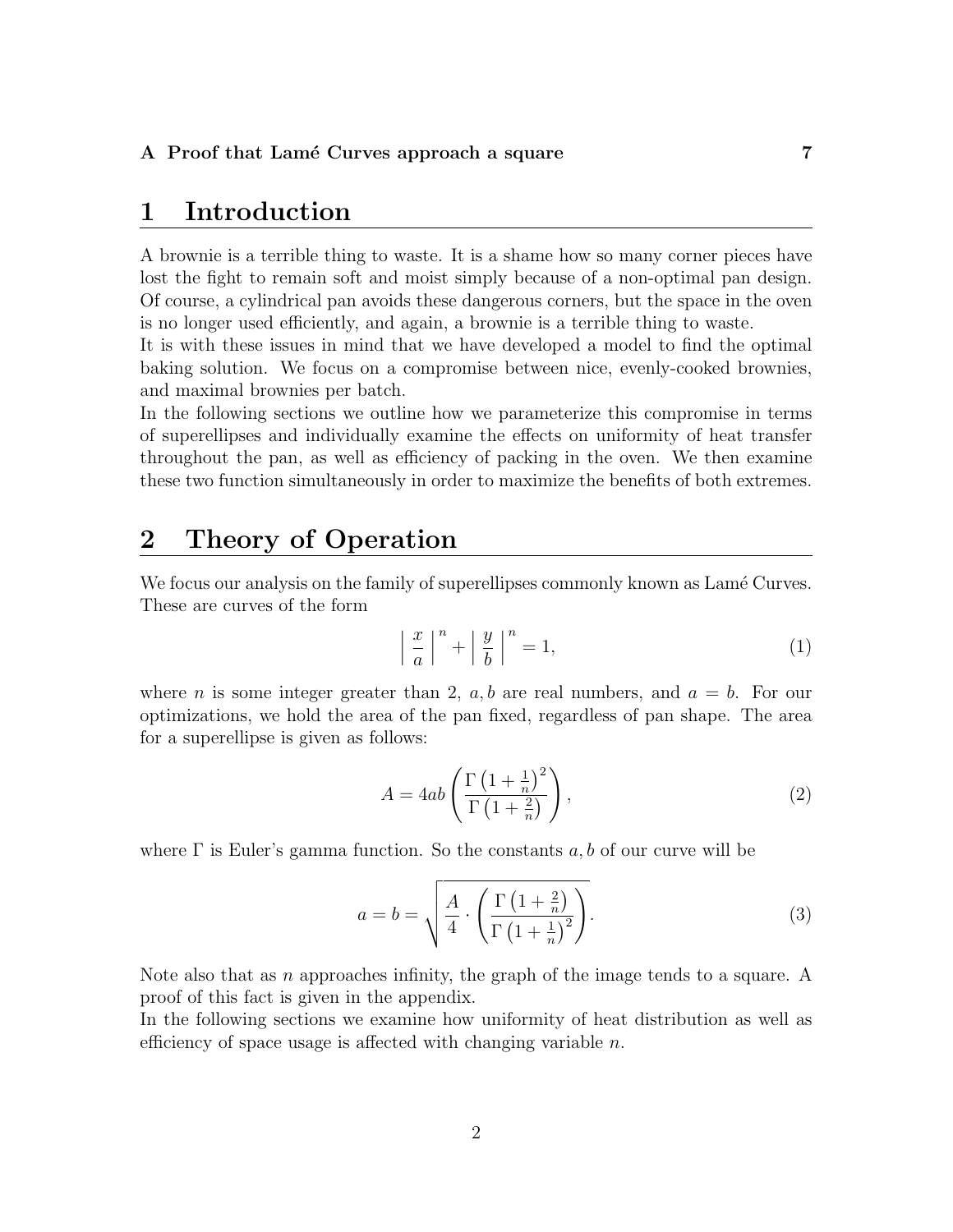#### <span id="page-2-0"></span>2.1 Heat Distribution Optimization

To analyze the heat distribution in various pans, we use a scheme similar to that of solving the heat equation in a cylinder. Notice that for Lam´e curves of degree greater than two, although we know that the boundary  $|x|^n + |y|^n = a^n$  is held at the temperature of the oven, parameterizing that boundary in a manner that is useful in solving the heat equation is difficult. To combat this, we impose a change of coordinates, sending

$$
x = r \cos^{2/n} \theta; \quad y = r \sin^{2/n} \theta. \tag{4}
$$

Furthermore, we can remove the absolute values from  $x$  and  $y$ , by only examining  $x > 0$  and  $y > 0$ . Values in the other quadrants will be similar by symmetry.

After this change in coordinates, our Lamé curves will be mapped to a circle around the origin of radius  $a$ . Due to the symmetry of the image we can assume that the temperature T at any point in the brownie pan is independent of  $\theta$  (NOTE: As it turns out, this is assumption does not hold). We proceed as in section 2.2 in Wilkinson, but instead considering the pan whose edge is defined by  $x^n + y^n = a^n$ ,  $0 \le z \le Z$ , where a is a constant depending on the predefined area and the degree, as in the previous section. We examine the homogeneous equation

$$
u(r, z, t) = T(r, z, t) - T_b,
$$
\n
$$
(5)
$$

where  $T_b$  is the oven temperature, and impose the boundary conditions

$$
u(a, z, t) = u(r, 0, t) = u(r, Z, t) = 0.
$$
\n(6)

We let  $T_i$  be the initial temperature of the brownie batter, so

$$
u(a, z, 0) = Ti - Tb.
$$
\n
$$
(7)
$$

We apply these conditions to the following heat equation:

$$
\frac{\delta u}{\delta t} = D\nabla^2 u = D\left(\frac{1}{r}\frac{\delta}{\delta r}\left(r\frac{\delta u}{\delta r}\right) + \frac{\delta^2 u}{\delta z^2}\right).
$$
\n(8)

where  $D$  is a constant relating to thermal conductivity and other physical variables which we are holding constant. Then, we can employ separation of variables to find the general solution

$$
u(r, z, t) = \sum_{k=1}^{\infty} \sum_{m=1}^{\infty} A_{km} \sin\left(\frac{(2k-1)\pi z}{Z}\right) J_0\left(\frac{r}{a}j_{0m}\right) e^{-\lambda_{km}Dt}
$$
(9)

where  $\lambda_{km} = \left(\frac{(2k-1)\pi}{Z}\right)$  $\left(\frac{-1}{Z}\right)^2 + \left(\frac{j_{0m}}{a}\right)^2$  $\binom{2m}{a}^2$ , for  $k, m$  positive integers,  $J_0$  defines some Bessel function of the first kind, and  $j_{0m}$  is the  $m^{th}$  root of  $J_0$ . Then applying our initial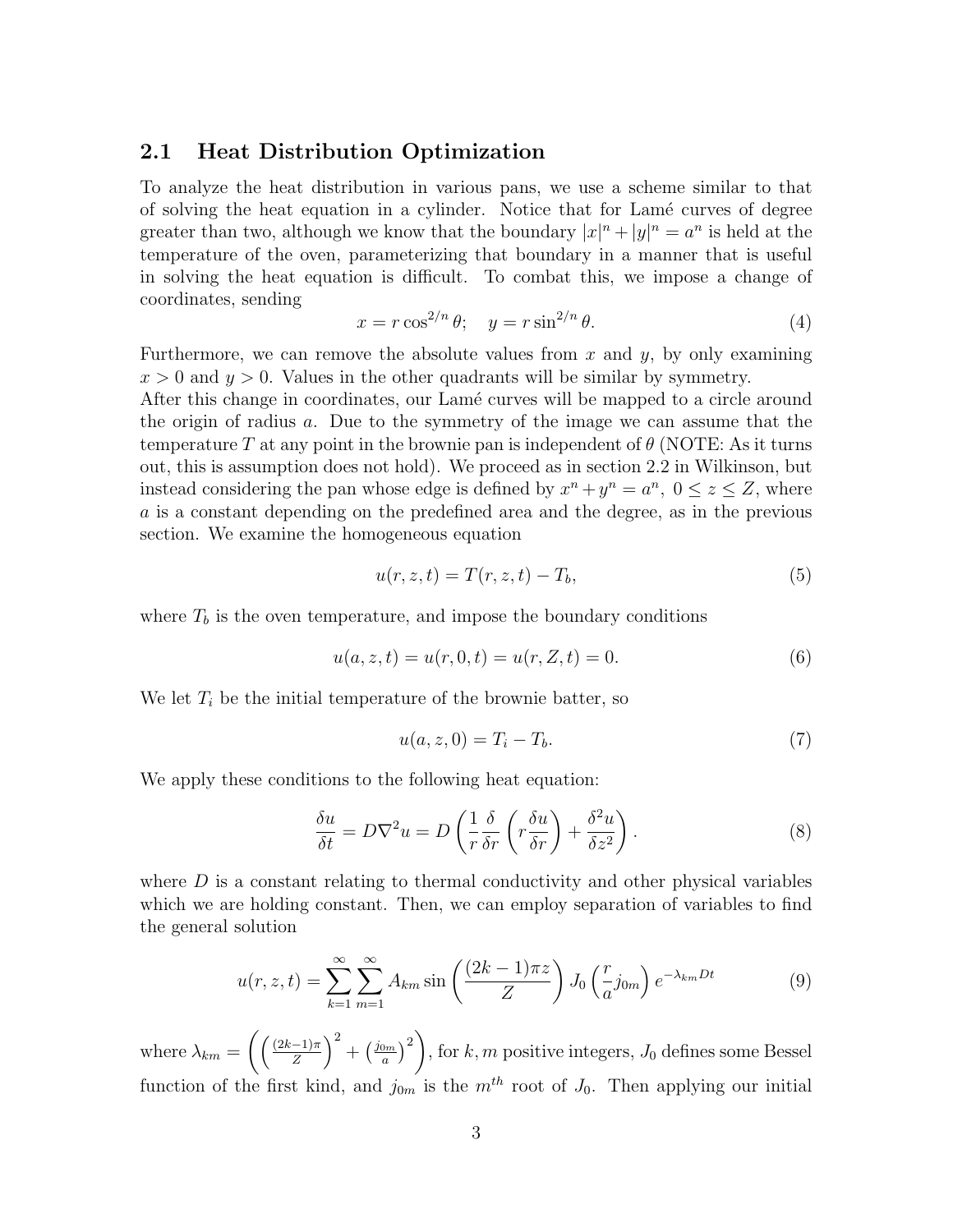and boundary values we solve for  $A_{km}$ , and arrive at the solution

$$
T(r, z, t) = T_b + \frac{8(T_i - T_b)}{\pi} \sum_{k=1}^{\infty} \sum_{m=1}^{\infty} \frac{\sin\left(\frac{(2k-1)\pi z}{Z}\right)}{(2k-1)} \frac{J_0(\frac{r}{a}j_{0m})e^{-\lambda_{km}Dt}}{j_{0m}J_1(j_{0m})}.
$$
(10)

Inverting our change of coordinates, we find that

$$
T(x, y, z, t) = T_b + \frac{8(T_i - T_b)}{\pi} \sum_{k=1}^{\infty} \sum_{m=1}^{\infty} \frac{\sin\left(\frac{(2k-1)\pi z}{Z}\right)}{(2k-1)} \frac{J_0(\frac{\sqrt[n]{x^n + y^n}}{a} j_{0m}) e^{-\lambda_{km} Dt}}{j_{0m} J_1(j_{0m})}.
$$
 (11)

Using this solution, we can plot how variable  $n$  affects temperature at various points and times throughout the brownies.

#### <span id="page-3-0"></span>2.2 Spacial Optimization

Under the assumption that the oven has dimensions  $L, W$  where  $L$  is the length and W is the width, we map the rectangle into a square using

$$
\begin{bmatrix} \frac{L}{W} \\ \frac{W}{L} \end{bmatrix}.
$$

Thus both  $W, L$  map to 1 and we are now dealing with a unit square. Each Lame curve can be superimposed on top of a square with the same width and height. Using the equation for the area of a Lame curve, we can write

$$
A = 4a_n^2 \left( \frac{\Gamma \left( 1 + \frac{1}{n} \right)^2}{\Gamma \left( 1 + \frac{2}{n} \right)} \right),\tag{12}
$$

where  $a_n = \frac{1}{2}$  $\frac{1}{2}s_n$  and  $s_n$  is the side length of the superimposed square. Define  $c_n$  as

$$
c_n = 4\left(\frac{\Gamma\left(1 + \frac{1}{n}\right)^2}{\Gamma\left(1 + \frac{2}{n}\right)}\right).
$$
\n(13)

Analyzing extra area,  $w_n$ , of the superimposed square, we arrive at the function

$$
w_n = \frac{1}{4}s_n^2(4 - c_n). \tag{14}
$$

Using this equation, we find that  $w_n > w_{n+1}$  thus we know that, per superimposed square, Lamè curves with higher degree  $n$  will have less extra area per square and thus are more space efficient individually.

In optimizing the space efficiency, we will need square packing. As of now, there is no algorithm for this, thus we will need to proceed on a case-by-case basis. We will operate under the assumption that an oven tray cannot hold more than 50 pans.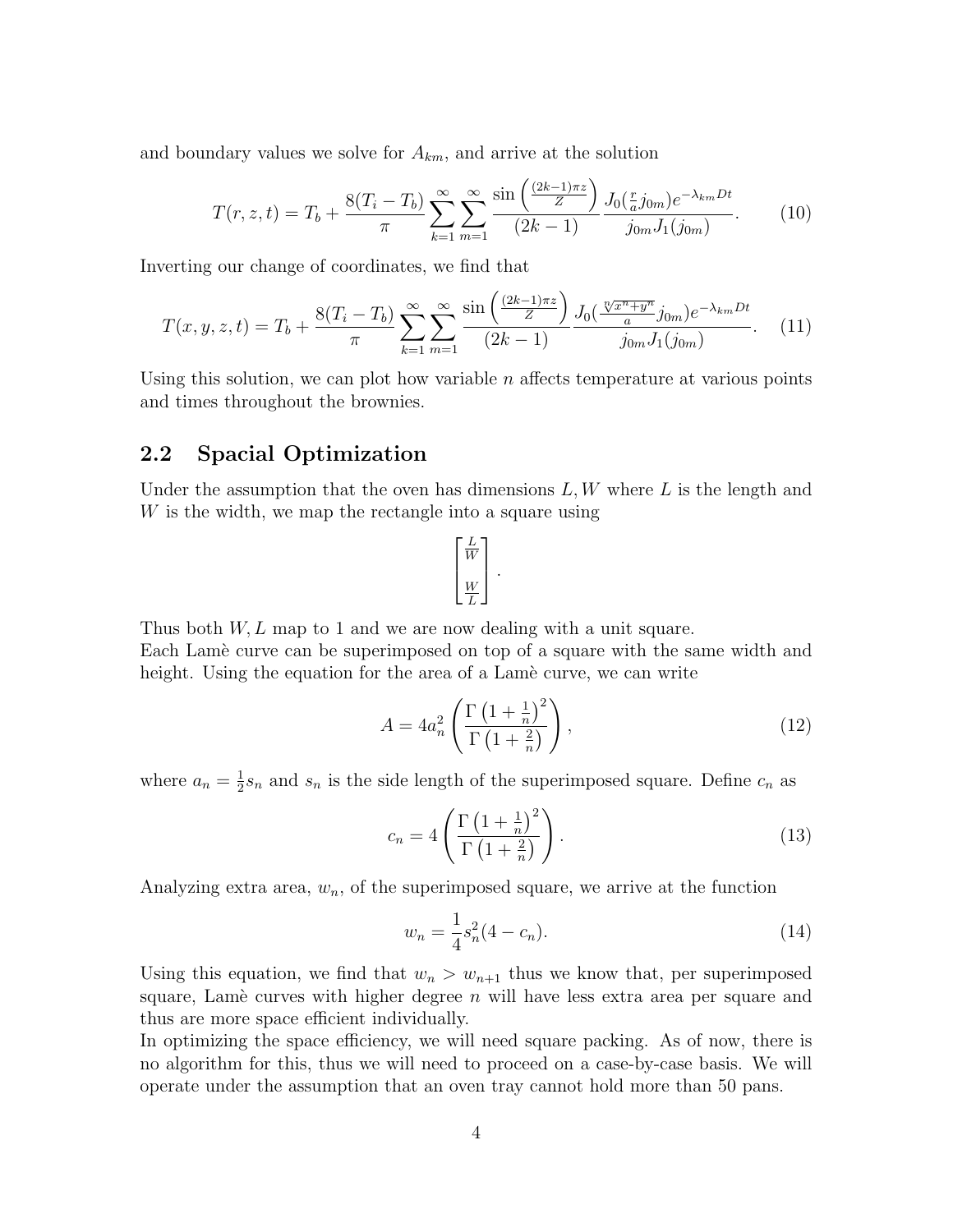# <span id="page-4-0"></span>3 Methodology

It is apparent that the most uniform heat distribution will be from using cylindrical pans, whereas the best use of space will be from square pans. Our goal in this section is to analyze just how quickly we lose efficiency when straying from these extremes. In order to do this, we assign to each  $n$  an efficiency rating for uniform heat distribution,  $H_n$ , and an efficiency rating for spacial utilization,  $S_n$ .

We set  $H_2$ , (the circle) to be 1, and  $H_{\infty}$  (the square), to be 0. Similarly, we set  $S_2 = 0$ , and  $S_{\infty} = 1$ .

We can then consider these efficiency ratings simultaneously and decide on the brownie pan that captures the benefits of squares and circles most effectively.

#### <span id="page-4-1"></span>3.1 Numerical results of heat distribution optimization

To assign  $H_n$ , we take measurements of temperature from the heat equation derived in section 2.1 at points a small, fixed distance from the boundary. This will be constant for  $n = 2$ . We call this constant  $\alpha_2$ . For all other n, we measure the least squares distance of the temperatures from the heat equation and the horizontal line at  $\alpha_2$ . Let  $\epsilon_n$  be this least squares measurement. Then we can map each n to a point in  $[0, 1]$  as follows:

$$
H_n = 1 - \frac{\epsilon_n}{\epsilon_\infty}.\tag{15}
$$

#### <span id="page-4-2"></span>3.2 Numerical results for optimal spacial usage

Using square packing data, we can find the side lengths of the pan when given the number,  $m$ , of pans to fit in the oven. In the data, we found the optimal side length for packing m unit squares inside a square was given as size t, thus the side length  $\frac{1}{t}$ is the maximum side length to fit  $m$  pans inside the unit square.

### <span id="page-4-3"></span>4 Simulations

As for simulations of the optimization, we have none. But we did make brownies and concluded that the corners of brownies are indeed crispier. Furthermore, we noticed that as we increase cooking time, the entire brownie gets hard and relatively more uniform regardless of the shape of the pan.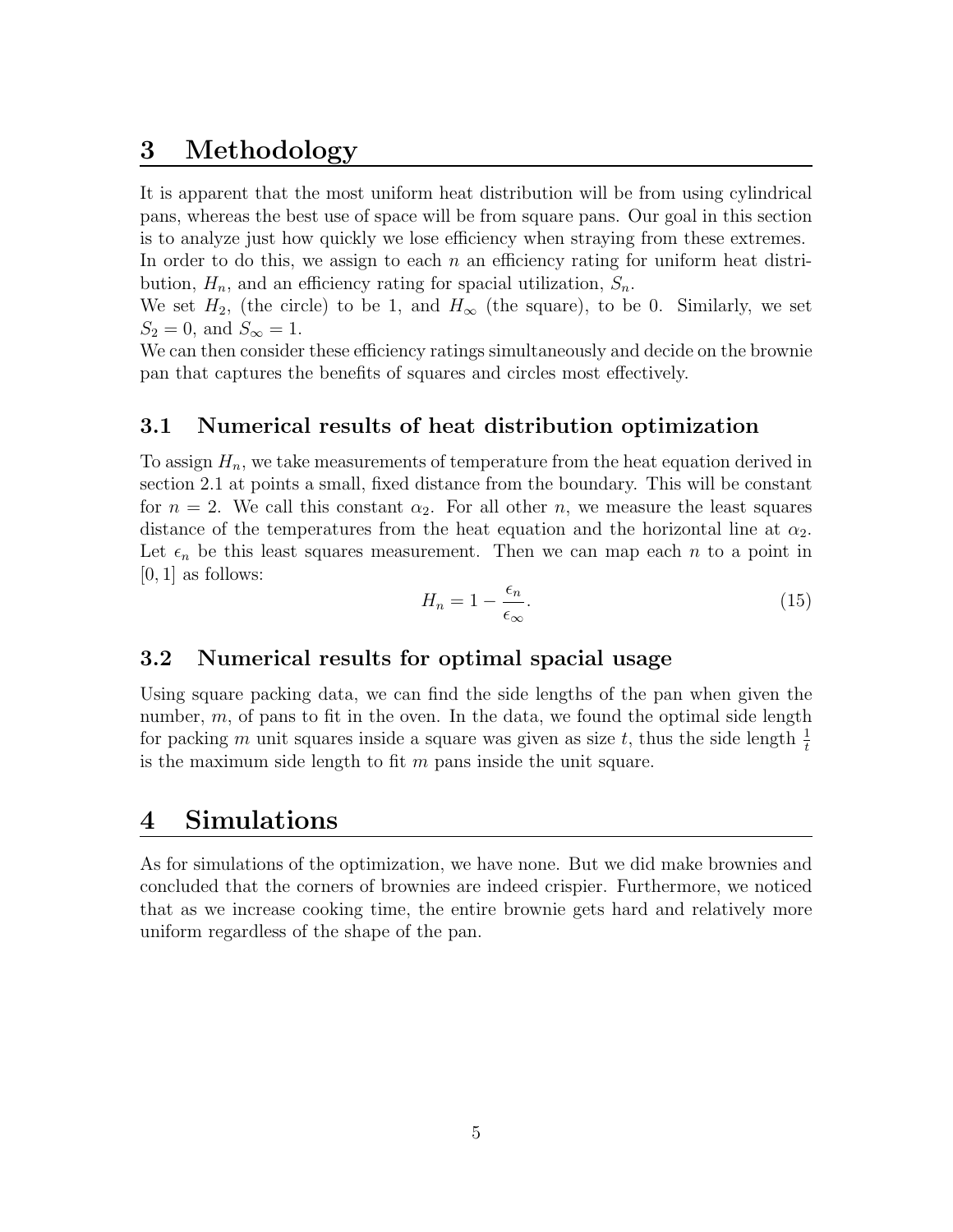# <span id="page-5-0"></span>5 Conclusion

#### <span id="page-5-1"></span>5.1 Limitations

Our most obvious limitation is the restricted geometry of the pan. We can see that Lamé curves are non-optimal when the square root of the area does not divide both the width and the length of the pan. To provide a more complete picture for arbitrary oven sizes, general superellipses (as well as other shapes) should be considered. In this study we assumed the the diffusion rate remains constant throughout the baking process, whereas previous studies have suggested otherwise (Wilkinson 2008, Olszewski 2006). Extensions of this study could take into account this non-linearity. Finally, we assume that the boundary values of the pan in the oven are constant (at oven temperature), ignoring any temperature fluctuation or any internal heat generation.

These limitation are all due to the difficulty faced in solving non-linear partial differential equations on arbitrary geometries.

### <span id="page-5-2"></span>5.2 Results

Unfortunately, we were not able to compute any results (see abstract).

# <span id="page-5-3"></span>6 Other solutions

Due to the failure of our previous analysis, we now present two examples of more creative answers:

### <span id="page-5-4"></span>6.1 Hilbert's Space Filling Curve

Although less suited for the real world (and thus more difficult to market), we turn to fractals for a solution. We noticed that the brownies in square pans were burnt as a result of the large curvature in the corners. We hypothesize that uniformity of heat distribution is related to change in curvature. With this in mind, instead of minimizing this change and dealing with space utilization as a separate issue, we thought of maximizing the change in curvature and as a result the analysis becomes trivial. Because of Hilbert's Curve's space filling nature, a square of area A with this curve cut out will have A brownie area. Thus, we choose a pan whose side lengths are  $aW$ ,  $aL$ , such that  $A = a^2WL$ . Then we can achieve maximal space utilization. Furthermore, because of the fractal patterns, the distance between corners goes to zero, and effectively every point within the pan becomes a corner. Thus, the heat distribution is also uniform, although the brownie will end up uniformly burnt. Thus, this space filling fractal is apparently the most efficient design, as it maximizes both variables.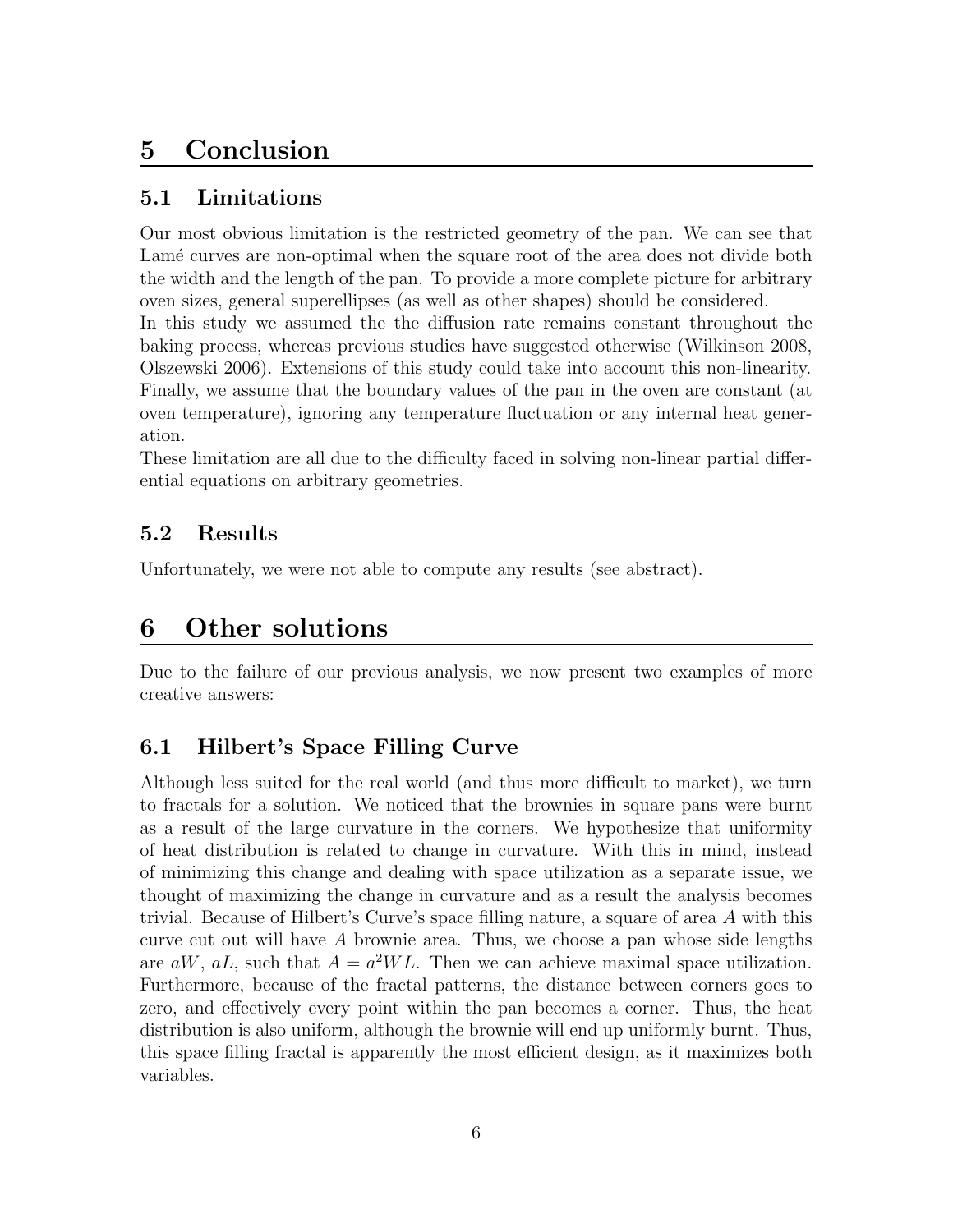#### <span id="page-6-0"></span>6.2 Wire mesh

This solution is actually implementable. We propose that we should not worry about any of this silly compromise. Uniformity of heat distribution and space utilization, represented as percentages, are both bounded values and so have maximums. So why not maximize both? Again it is apparent that the pan shape from the previous section is optimal in spacial utilization, while non optimal in uniformity of heat distribution. So we propose a solution that maintains shape while fixing this heat issue. We propose fixing a wire mesh to the inside of the brownie pan. The diffusion from metal to metal is much larger than the diffusion of heat into the brownie. We must then design this mesh to provide internal heat generation in a manner which counteracts the hotter corners, creating a uniform distribution of heat throughout the brownie.

### <span id="page-6-1"></span>A Proof that Lamé Curves approach a square

#### The graph of a Lamé Curve approaches a square as  $n \to \infty$ .

The equation for a Lamé Curve is

$$
\left|\frac{x}{a}\right|^n + \left|\frac{y}{a}\right|^n = 1,\tag{16}
$$

where n is some positive integer and  $\alpha$  is a real number. By raising both sides to the power  $1/n$  and pulling out the constant a, we get the equation

<span id="page-6-2"></span>
$$
(|x|^n + |y|^n)^{1/n} = |a|.
$$
 (17)

If we let **x** be the vector  $\mathbf{x} = (x, y)$ , then equation [\(17\)](#page-6-2) can be interpreted as the set of all points such that the *n*-norm of **x** is equal to |a|:

<span id="page-6-4"></span>
$$
\|\mathbf{x}\|_n = |a|. \tag{18}
$$

We shall take the definition of the infinity-norm of  $x$  to be the maximum of its components, that is,

$$
\|\mathbf{x}\|_{\infty} = \max\{x, y\}.
$$
 (19)

We will now show that the limit of the *n*-norm as n approaches infinity is in fact the infinity-norm.

Without loss of generality, take  $\|\mathbf{x}\|_{\infty}$  to be |x|. The value of  $|x|^{n}$  is clearly less than or equal to that of  $|x|^n + |y|^n$  for all positive integers n. If we raise both sides of this inequality to the power  $1/n$ , we find that  $\|\mathbf{x}\|_{\infty} \leq \|\mathbf{x}\|_{n}$  for all n. Thus, we find that

<span id="page-6-3"></span>
$$
\|\mathbf{x}\|_{\infty} \le \lim_{n \to \infty} \|\mathbf{x}\|_{n}.
$$
\n(20)